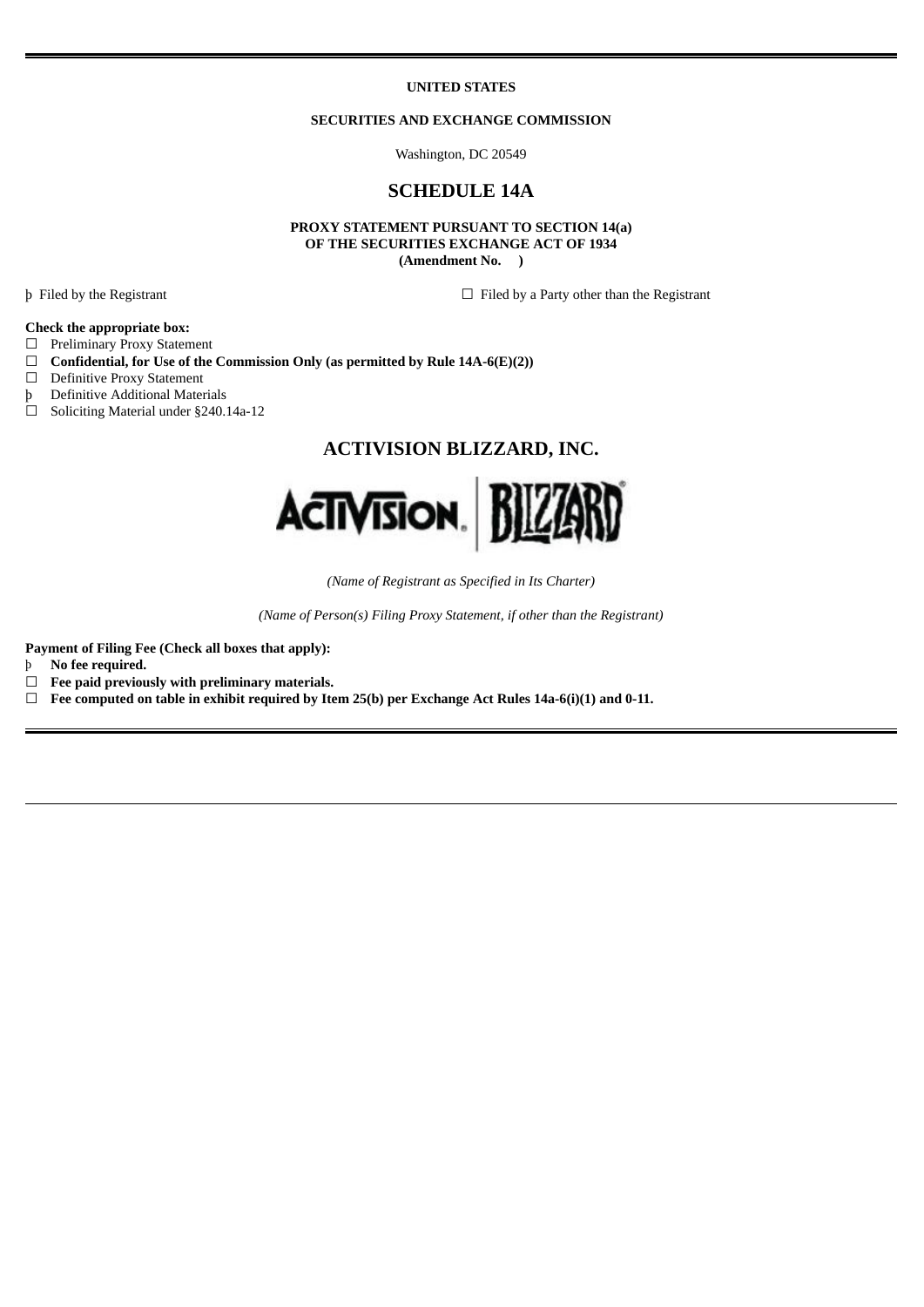## **Activision Blizzard, Inc.**

On April 29, 2022, Activision Blizzard, Inc. ("Activision Blizzard") filed a definitive proxy statement (the "Proxy Statement") with the Securities and Exchange Commission in connection with its 2022 Annual Meeting of Stockholders to be held on June 21, 2022 (the "Annual Meeting"). On May 27, 2022, SOC Investment Group issued a letter to Activision Blizzard's shareholders regarding certain matters to be considered at the Annual Meeting and, on May 30, 2022, Activision Blizzard issued the attached response.

> SKADDEN, ARPS, SLATE, MEAGHER & FLOM LLP 500 BOYLSTON STREET BOSTON, MASSACHUSETTS 02116

> > TEL: (617) 573-4800 FAX: (617) 573-4822 www.skadden.com

> > > May 29, 2022

To SOC Investment Group:

We write to address certain blatant misrepresentations contained in the SOC Investment Group's May 27, 2022 Solicitation ("SOC Solicitation") for the upcoming Annual Meeting of Activision Blizzard, Inc. ("Activision Blizzard" or "the Company").

*First,* the SOC Solicitation falsely states: "To the extent the Board has taken any action in response to these numerous allegations, it has been to assert in vague terms that the company is taking appropriate steps to address its issues, create a new Board committee comprised of the two women directors on the Board as of November 2021, and to add two new woman directors prior to and at the 2022 general meeting. While these small changes are not unwelcomed, they are clearly far from the thorough housecleaning and serious self-examination that the situation at Activision incontestably demands."

Nothing could be further from the truth. As described in the Proxy and elsewhere, under the Board's leadership and direction, Activision Blizzard has:

- · Announced the launch of a new Company-wide, more comprehensive, zero-tolerance harassment policy;
- · Waived arbitration for individual claims of sexual harassment, unlawful discrimination, or related retaliation arising after October 28, 2021;
- Implemented new policies, including a global drug and alcohol policy for Company-sponsored events and zero tolerance for alcohol consumption in the workplace;
- · Hired a Senior Director of Equal Employment Opportunity, Equity & Compliance, since promoted to VP, Workplace Integrity and EEO, with relevant experience in gender discrimination, harassment, and related retaliation to serve as an internal EEO coordinator and assist the Company and the neutral, third-party EEO consultant with implementation of our agreement with the EEOC;
- Hired a Chief Diversity, Equity, and Inclusion Officer;
- Combined the investigations groups into one centralized Ethics & Compliance team, which is separate from business units and other groups like Human Resources or Employee Relations;
- · Improved transparency to employees by providing regular updates on diversity representation and pay equity;
- · Invested in and launched tools and systems that allow us to better track representation of women and UEG candidates at the applicant, interviewing, and hiring stages of our recruiting processes;
- Made progress in ensuring there are diverse slates of candidates for all open positions;
- Launched "Upward Feedback," an annual process that gives employees a formal opportunity to share constructive, actionable feedback with their managers through an anonymous survey;
- Expanded the "Way2Play Heroes" program, created in 2018, which consists of volunteers who help other employees understand their reporting options, champion speaking up, and provide feedback and advice on how to strengthen Activision Blizzard's overall ethics & compliance program; and
- · Quadrupled the size of Activision Blizzard's Ethics & Compliance team since July 2021.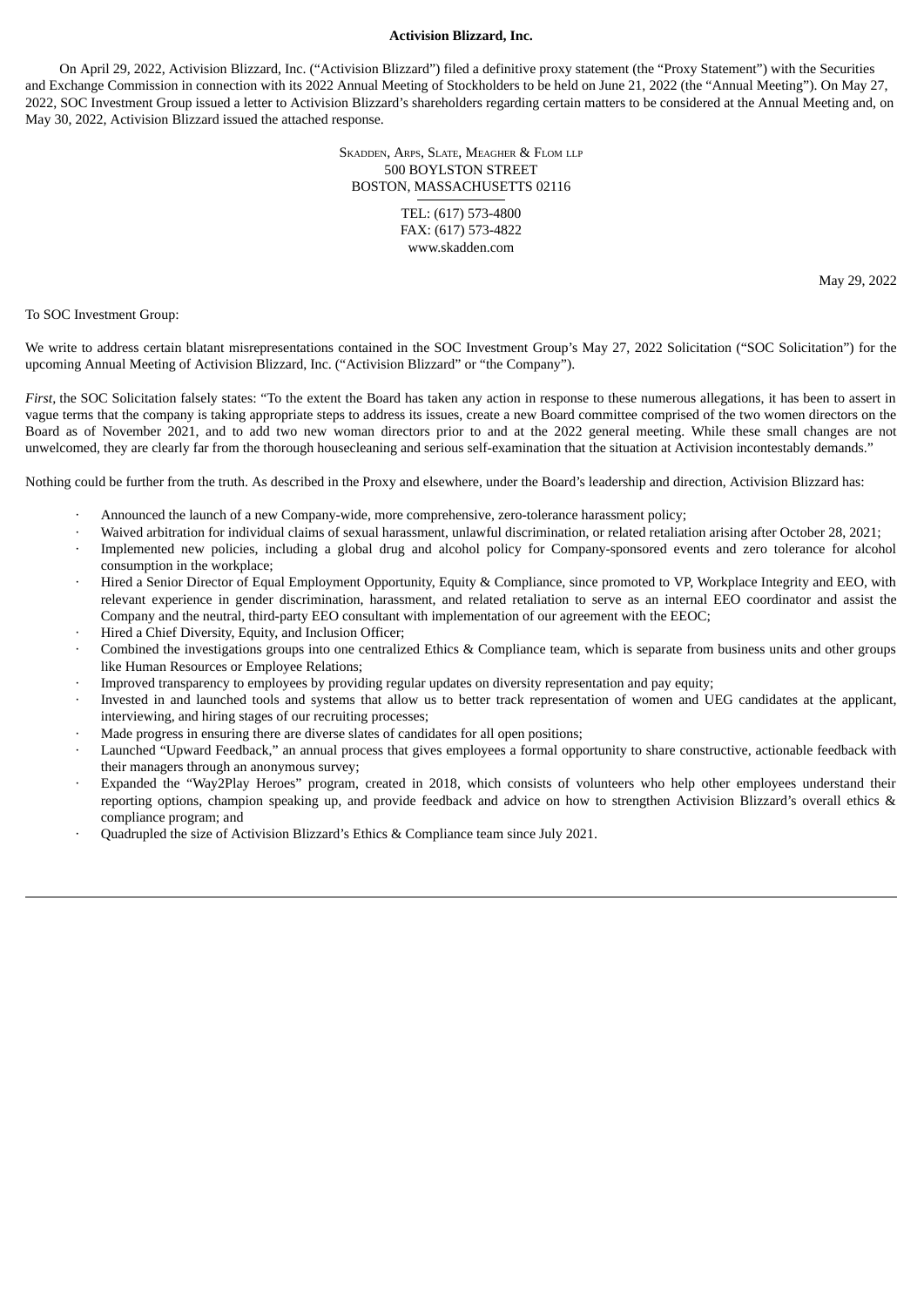Moreover, a federal court has just this week dismissed a shareholder complaint alleging that Activision Blizzard's Board breached its duties with respect to alleged harassment, discrimination and other workplace misconduct. The court rejected the claim that the Board failed to discharge its oversight duties and noted (among other things) that internal Board materials cited by the shareholders undercut their claims by demonstrating specific actions taken during the relevant period to address alleged workplace issues.

*Second,* the SOC Solicitation cites to *Wall Street Journal* reporting, and alleges that the "number, range, and scope of harassment allegations against Activision executives and managers" were concealed from the Board.

The Board and its external advisors have diligently reviewed the actions alleged against both Activision's senior leadership and the Board by the California Department of Fair Employment and Housing ("DFEH") and the *Wall Street Journal*. The Board and its external advisors have determined that there is no evidence to suggest that either Activision Blizzard senior executives or the Board ever intentionally ignored or attempted to downplay the instances of sexual harassment that occurred and were reported. That work also has not unearthed any evidence, directly or indirectly, suggesting any attempt by any senior executive or employee to conceal information from the Board. The review of contemporaneous documentation and statements by relevant individuals shows that media criticism of the Board and Activision Blizzard senior executives as insensitive to workplace matters is without merit. Based on that review of the underlying factual record, it is plain that prior articles contain numerous statements that are materially incomplete and/or inconsistent with the full factual record. Indeed, certain of those statements are "half-truths" that in the absence of proper context are misleading and paint an inaccurate picture of Activision Blizzard. Both the Board and Activision Blizzard senior executives have responded in a timely manner and with integrity and resolve to improve the workplace at Activision. While there are some substantiated instances of gender harassment, those materials do not support the conclusion that Activision senior leadership or the Board were aware of and tolerated gender harassment. In short, the statements alleging intentional concealments of facts from the Board are simply false.

*Third,* the SOC Solicitation falsely states that Activision Blizzard has a "'frat house' culture … publicly revealed by the California Department of Fair Employment and Housing ("DFEH") in its pending lawsuit[.]"

At almost any Fortune 500 company like Activision Blizzard (which has employed over 25,000 employees over the last decade), there will be instances of employee misconduct. The Company takes such instances very seriously, and is committed to continually improving its workplace. But the SOC Solicitation's characterization of Activision Blizzard and its leadership is, as SOC seems to acknowledge throughout its paper, simply a continuation and reassertion of the inflammatory and *unsubstantiated* allegations the DFEH wrongly asserted against Activision Blizzard. By reiterating unsubstantiated or unattributed allegations about Activision Blizzard first made in a court filing or by a news outlet, including regarding the Company's workplace, culture, management, and Board, SOC risks misleading the Company's shareholders as they make voting decisions in reliance upon the SOC Solicitation.

To be clear, there has been no court finding, verdict, or ruling, concluding these allegations to be true. The DFEH was not assigned to investigate harassment in its agreement with the Equal Employment Opportunity Commission ("EEOC"), nor did it in fact complete an investigation into issues of harassment at Activision Blizzard. In fact, proceeding with disregard for its ethical obligations under state and federal law, the DFEH has actually harmed Activision Blizzard workers by attempting to derail the EEOC proceeding and resolution at least six separate times. With these tactics, the DFEH is yet again seeking to delay compensation for affected individuals indefinitely. And in the Consent Decree approved by a federal court, the EEOC, the federal agency that did investigate issues of harassment at Activision Blizzard, made no finding of systemic harassment.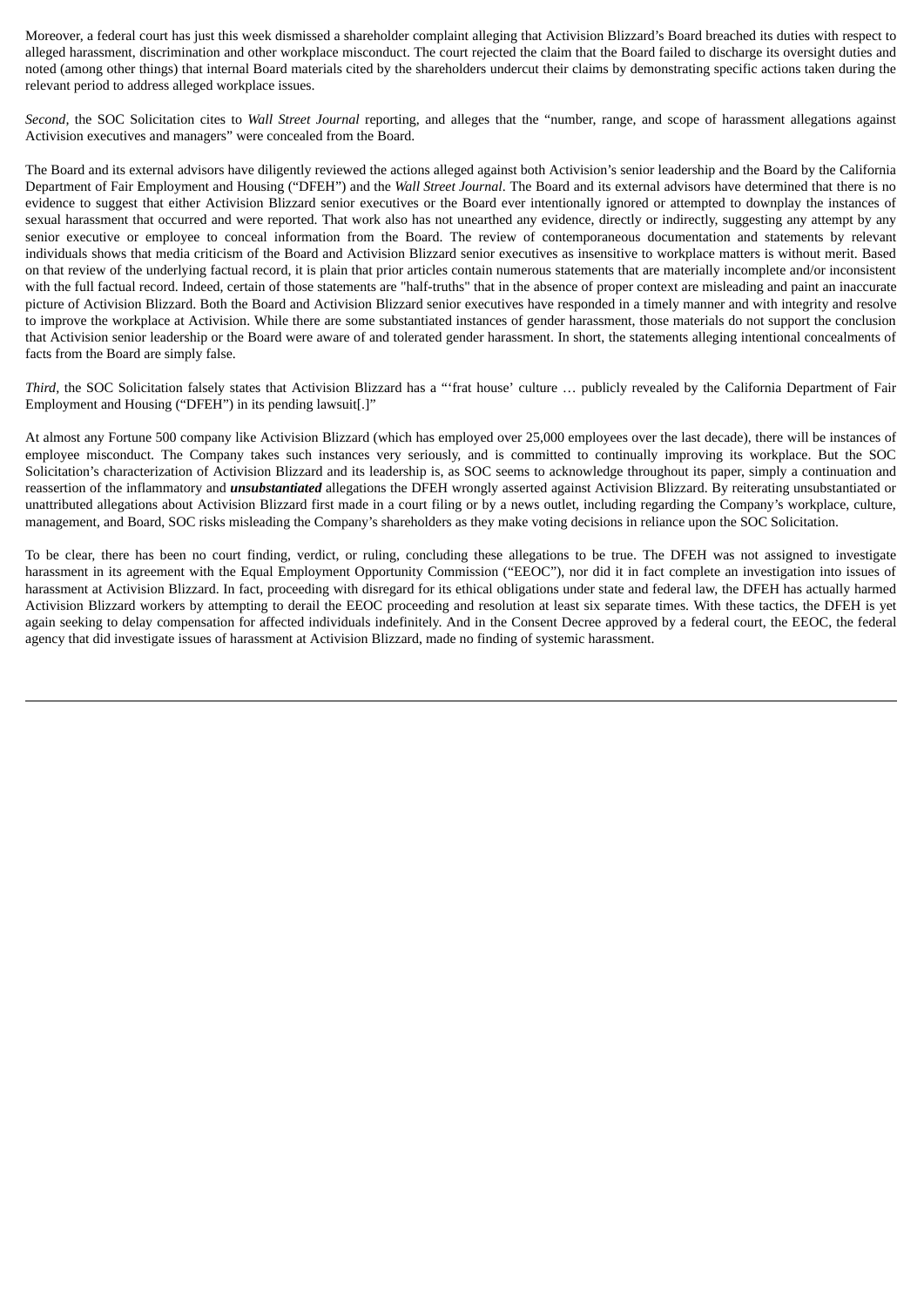*Fourth,* the SOC Solicitation not only fails to address the significant workplace progress the Board has overseen to enhance the Company's culture, but also mischaracterizes the Board's governance practices and misrepresents the outcome of prior shareholder votes to fit its false narrative.

The SOC erroneously asserts that a majority of Activision Blizzard shares were voted against the Company's Say on Pay proposal two years ago and that the Company made only superficial changes in response. In fact, the majority of shares voted in 2020 were in favor of the Company's Say on Pay proposal, and the Board subsequently implemented substantial changes to executive compensation based on feedback from extensive engagement with its shareholders.

In another example of the Board's focus on strong governance, in November 2021 the Board formed a Workplace Responsibility Committee, which currently consists of three independent directors, to oversee the Company's progress in successfully implementing new and updated workplace policies, procedures, and commitments. In consultation with management, the Workplace Responsibility Committee is responsible for developing key performance indicators and other means to measure and ensure accountability in furtherance of our goal to be a model workplace. The committee has already begun receiving progress reports from executive management.

The Board continues to broaden the diversity, skills, and experiences of the Company's directors as part of our ongoing commitment to Board refreshment. We recently announced Lulu Meservey's appointment to the Board and Kerry Carr's nomination for election at our 2022 Annual Meeting. Activision Blizzard firmly believes the current Board nominees have the practical wisdom and strong professional characteristics, judgment, and leadership abilities required to continue to strengthen workplace culture and keep the Company performing competitively while working to close the transformative and value creating transaction with Microsoft.

The SOC Solicitation's assessment of the Board's structure fails to reflect the capabilities and experience that our experienced directors including Mr. Morgado bring as members of Activision Blizzard's Board. Since joining the board in 1997, Mr. Morgado has helped oversee the transformational growth of the Company. As the former Chairman and CEO of Warner Music Group and founder and Chairman of Maroley Media Group, Mr. Morgado brings extensive experience leading a variety of media and entertainment companies and offers important perspectives necessary to ensure the Company remains competitive in an increasingly expanding industry. In key leadership positions on the Board, and throughout his tenure, Mr. Morgado has relentlessly focused on stockholder value creation and operational excellence. The capabilities and experience of our experienced directors mean that they are uniquely positioned to provide oversight of the business and its work towards achieving workplace goals throughout the pendency of the Microsoft transaction.

*Finally,* the SOC Solicitation references a "huge loss of value shareholders have suffered" and takes aim at the transaction with Microsoft.

In fact, Microsoft's all-cash purchase represents a premium of approximately 45% to Activision Blizzard's closing stock price on January 14, 2022, the last trading day prior to the announcement of the merger. With the overall downturn in the market (and the technology and gaming space specifically), the relative value for Activision Blizzard shareholders in this deal has further increased since the transaction was announced. The proposed transaction with Microsoft was overwhelmingly approved by our shareholders at our April 28, 2022 Special Meeting, with over 98% of the shares voted cast in favor of the transaction, and we believe the proposed transaction will accelerate achievement of our ambitions while creating meaningful opportunities for our employees. The creation of shareholder value is not a recent phenomenon for Activision Blizzard management. Over the past decade alone, the value of the Company has quadrupled, from \$14 billion to over \$60 billion, reflecting the strategic and operating success of Activision Blizzard.